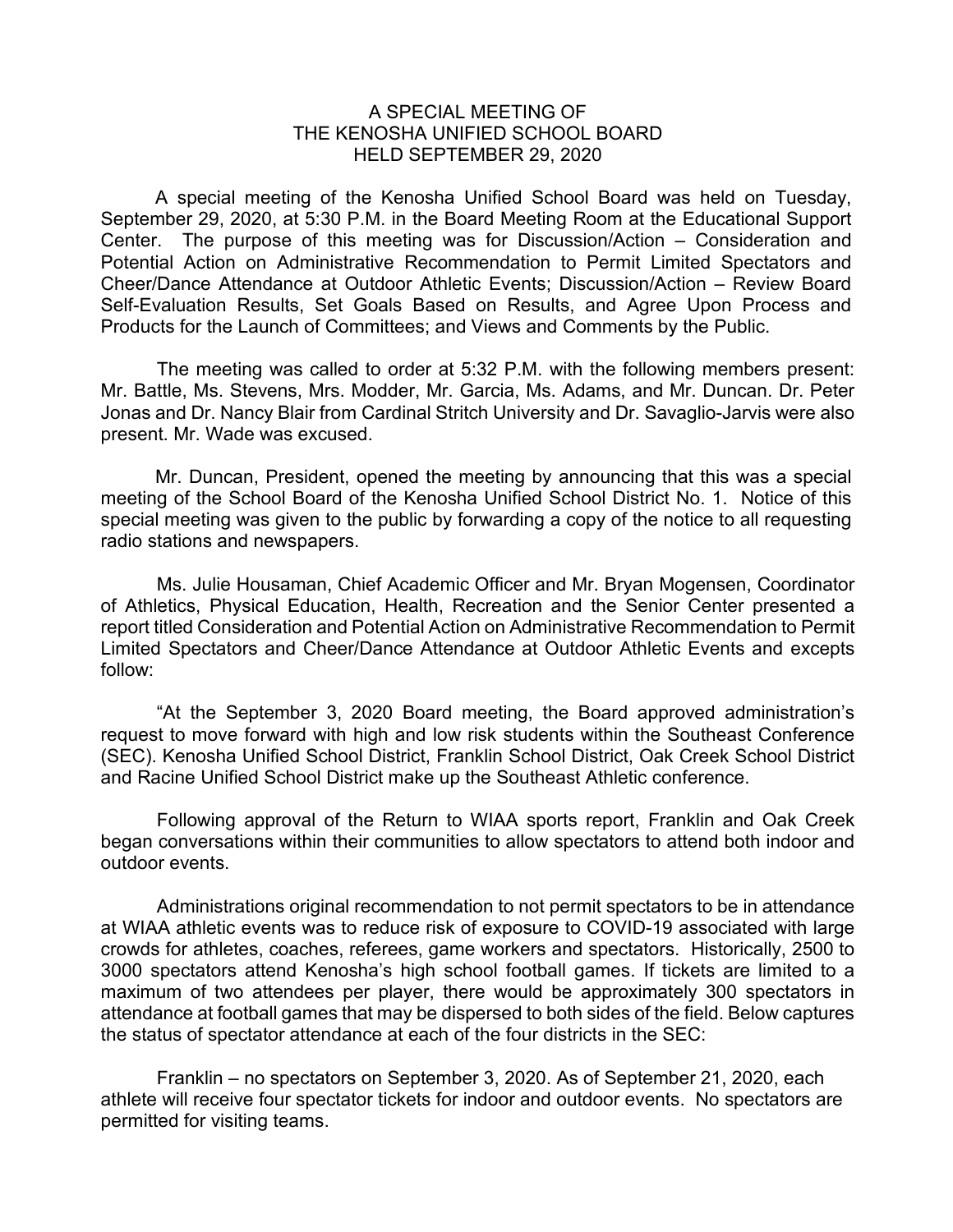Oak Creek - no spectators on September 3, 2020. As of September 21, 2020, each athlete will receive two spectator tickets for indoor and outdoor events. No spectators are permitted for visiting teams.

Racine - no spectators on September 3, 2020. As of September 21, 2020, no spectators; however, discussions may occur in the future.

Kenosha - no spectators on September 3, 2020. As of September 21, 2020, proposing up to two spectators for each athlete for outdoor events. No spectators are permitted for visiting teams (this includes hometown rivalry events).

The health and safety of our student athletes continues to be a priority in all decisions and outdoor events have a decrease risk for spread of COVID-19. For this reason, the recommendation is to allow up to two spectators per athlete for outdoor athletic events.

Athletes will have until noon the day of the event to add the names of up to two spectators to a Google Sheet. This list will be used at the gate and a photo ID will be required for identified spectators to enter the stadium. In addition, live streaming will be provided for all athletic events.

Currently the cheer and dance teams have the opportunity to practice and participate in state level competitions; however, they are not able to cheer or perform at half time for athletic events. With the potential change in status to allow spectators at athletic events, the cheer and dance teams would have an audience for their performances. Team members would follow all safety guidelines including appropriate physical distancing and use of face coverings throughout the athletic events. Cheer and dance team members will be allowed to have up to two spectators per cheerleader for outdoor athletic events. This would increase the maximum number of spectators at a football game from 300 to 380.

Cheer and dance team members will have until noon the day of an event to add the names of up to two spectators to a Google Sheet. This list will be used at the gate and a photo ID will be required for identified spectators to enter the stadium.

Administration recommends for Board of Education consideration and potential action to permit limited spectators and cheer/dance attendance at athletic events."

Mr. Mogensen noted that since the report was finalized, Franklin now allows four spectators per athlete and Oak Creek allows two spectators per athlete.

Ms. Adams moved that the Board of Education approve permitting two spectators per student athlete/cheer/dance performer to attend respective outdoor athletic events with the stipulation that the spectator names must be on a Google sheet and a photo ID is required to enter the stadium. No spectators are allowed for visiting teams with the exception of Kenosha hometown teams. Mr. Garcia seconded the motion. Unanimously approved.

Mr. Duncan noted that the Board self-evaluation which is required annually per board policy has not occurred in several years. He said all board members participated in the self